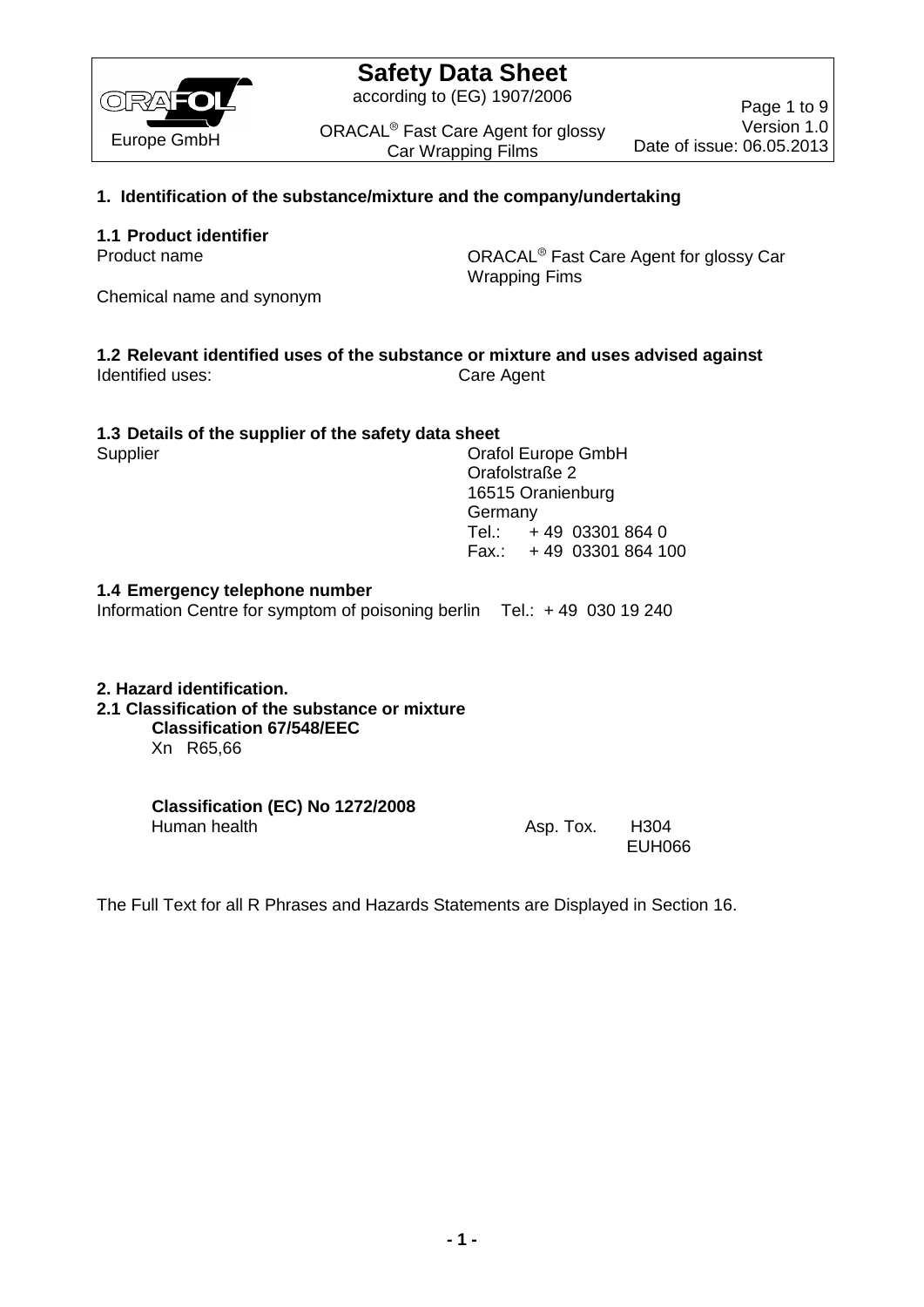

according to (EG) 1907/2006

ORACAL<sup>®</sup> Fast Care Agent for glossy Car Wrapping Films

Page 2 to 9 Version 1.0 Date of issue: 06.05.2013

**2.2 Label elements 67/548/EEC**

Label

R - Phrases

R65 Harmful: may cause lung damage if swallowed. R66 Repeated exposure may cause skin dryness or cracking.

**(EC) No 1272/2008**

Label



Signal word danger

# **Hazard Statements**

H304 May be fatal if swallowed and enters airways.

| <b>Precautionary Statements</b> |                                                                               |
|---------------------------------|-------------------------------------------------------------------------------|
| P <sub>261</sub>                | Avoid breathing dust/fume/gas/mist/vapours/spray.                             |
| P <sub>280</sub>                | Wear protective gloves/protective clothing/eye protection/face<br>protection. |
| P301+P310                       | If swallowed: Immediately call a POISON CENTER or doc-<br>tor/physician.      |
| P331                            | Do Not induce vomiting.                                                       |
| P403+P233                       | Store in a well ventilated place. Keep container tightly closed.              |
| <b>EUH066</b>                   | Repeated exposure may cause skin dryness or cracking.                         |

## **2.3 Other hazards**

During use explosive/ high flammablel vapor/air mixture could accrue.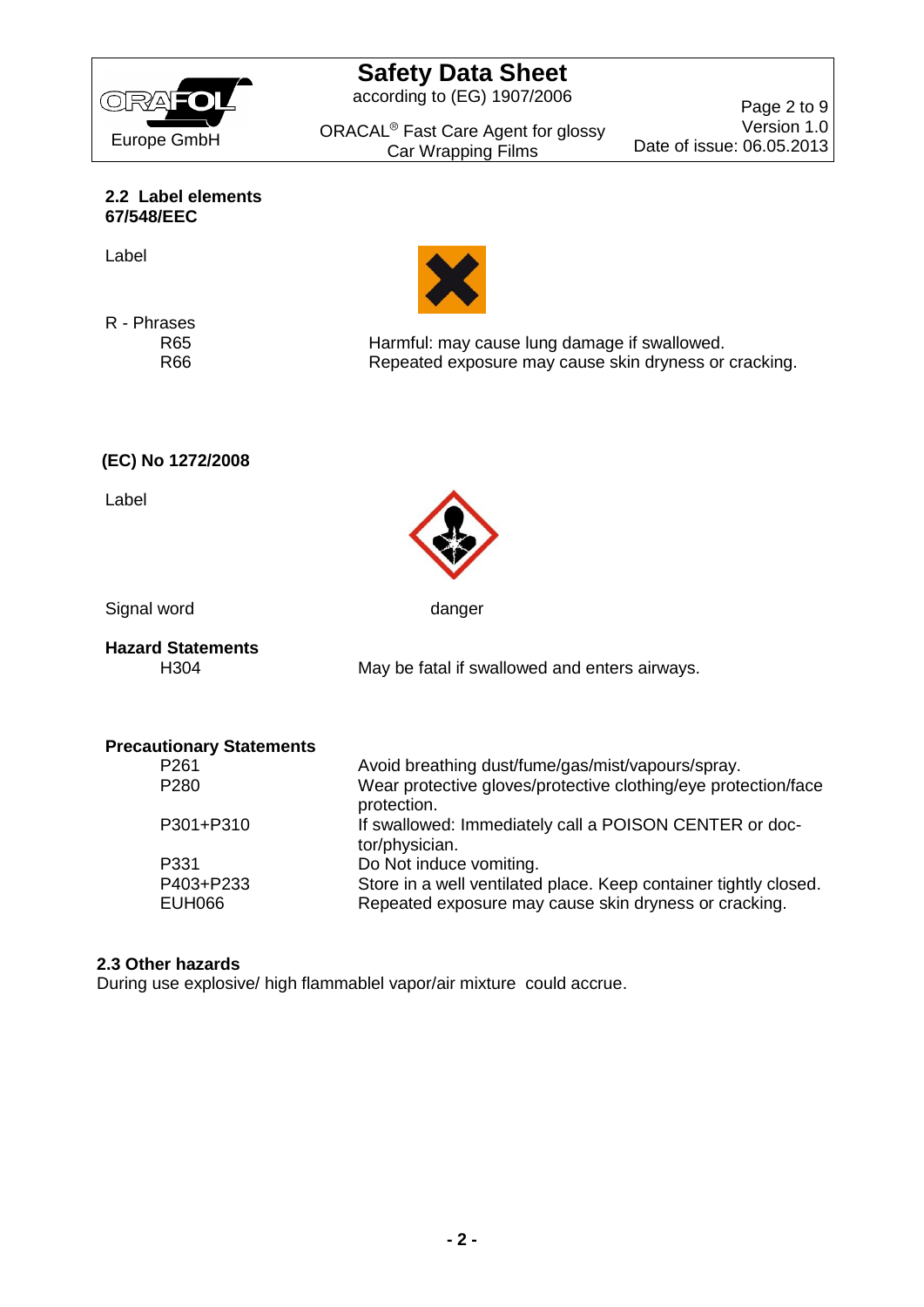

according to (EG) 1907/2006

ORACAL<sup>®</sup> Fast Care Agent for glossy Car Wrapping Films

## **3. Composition/Information on Ingredients**

## **3.2 Mixtures**

## **Chemical Ingrediets**

Aliphatic hydrocarbon 15-30%,Tenside <5%,preserving agent, silicone oil

### **Hazardous Ingredients**

| Product name / CAS-No.                                                                            | <b>Classification</b><br>67/548/EEC | <b>Classification (EC) No</b><br>1272/2008                                                                                                                | <b>Substance</b> |
|---------------------------------------------------------------------------------------------------|-------------------------------------|-----------------------------------------------------------------------------------------------------------------------------------------------------------|------------------|
| Naphtha (petroleum), hydrotreated<br>heavy /(64742-48-9)                                          | Xn<br>R 65, 66                      | Asp. Tox. 1; H304,<br>EUH066                                                                                                                              | $20 - 40 \%$     |
| Nonionic Tenside                                                                                  | Xi.<br>R 36/38                      | Skin Irrit. 2, Eye Irrit. 2; H319 H315                                                                                                                    | $1-5%$           |
| Tetramethylol acetylenediurea/<br>$(5395 - 50 - 6)$                                               | Xi<br>R 43                          | Skin Sens. 1; H317                                                                                                                                        | $< 0.1 \%$       |
| 5-Chlor-2-methyl-2H-isozhiazol-3-<br>on und 2-Methyl-2H-isothiazol-3-<br>on (3:1). / (55965-84-9) | T. C. N<br>R23/24/25,34,43,50/53    | Acute Tox. 3, Acute Tox. 3, Acute<br>Tox. 3, Skin Corr. 1B, Skin Sens.<br>1, Aquatic Acute 1, Aquatic<br>Chronic 1; H331 H311 H301 H314<br>H317 H400 H410 | < 0.0015%        |

The Full Text for all R Phrases and Hazards Statements are Displayed in Section 16.

## **4. First aid measures 4.1 Description of first aid measures**

| <b>General Information</b> | If unconscious place in recovery position. Remove the affected<br>individual from the area.                                                                                      |
|----------------------------|----------------------------------------------------------------------------------------------------------------------------------------------------------------------------------|
| <b>Inhalation</b>          | Remove victim immediately from source of exposure.<br>Provide rest, warm and fresh air.                                                                                          |
| Ingestion                  | Do not induce vomiting.<br>Rinse out the mouth with water, and then drink a plenty of water.<br>Get medical attention immediately.                                               |
| Eye contact                | Promptly wash eyes with plenty of water or eye wash solution while<br>lifting the eyelids. If possible remove any contact lenses and continue<br>to wash. Get medical attention. |
| <b>Skin contact</b>        | Wash immediately with plenty of water. Get medical attention.                                                                                                                    |

### **4.2 Most important symptoms and effects, both acute and delayed**

For symptoms and effects caused by contained substances and see chap 11.

#### **4.3 Indication of any immediate medical attention and special treatment needed**

After ingestion: Symptoms and effects could occur: Nausea, Vomiting, headache, Unconsciousness.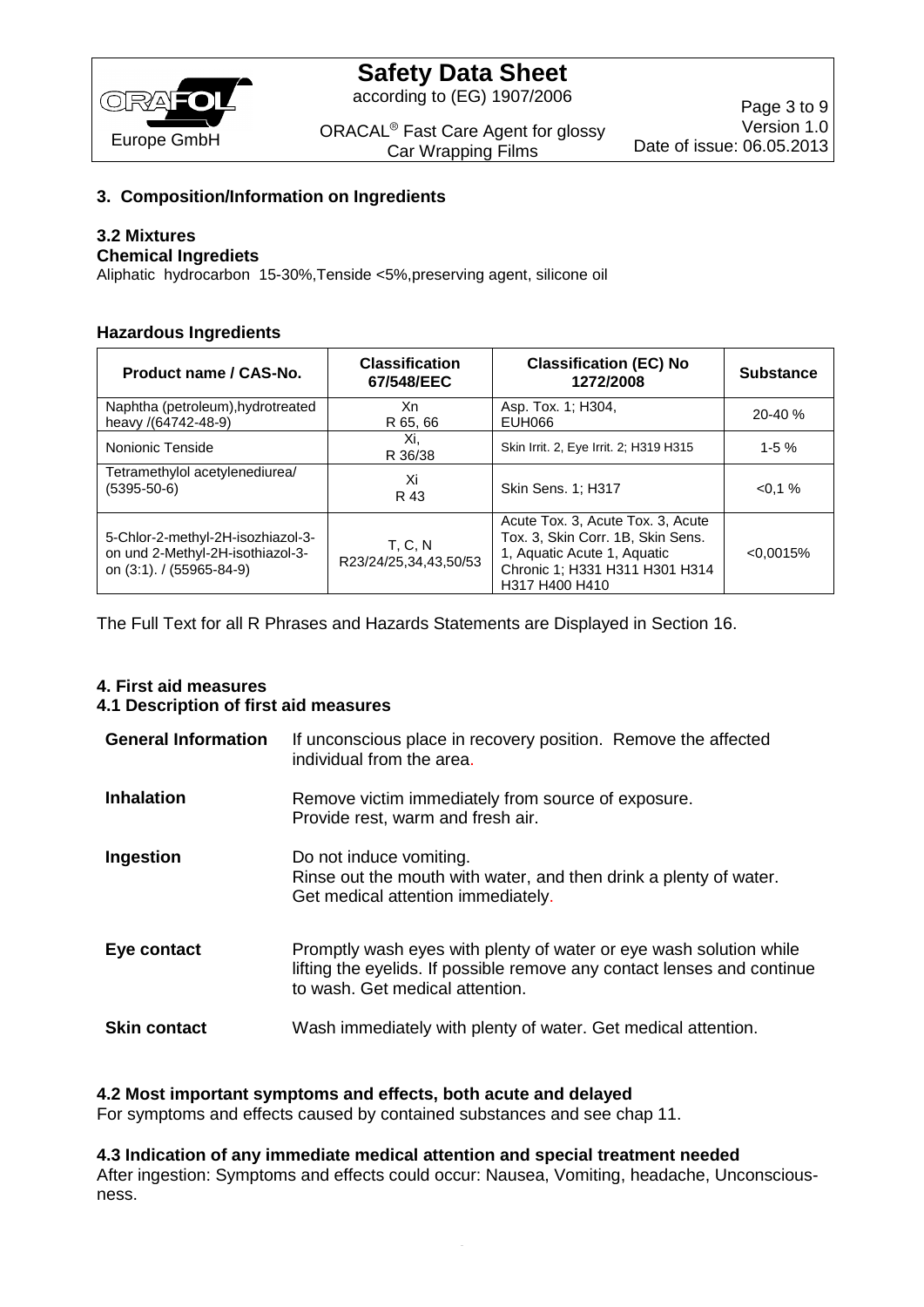

according to (EG) 1907/2006

ORACAL<sup>®</sup> Fast Care Agent for glossy Car Wrapping Films

## **5. Extinguishing media**

## **5.1 Extinguishing media**

## **Extinguishing media**

Extinguishers with foam, carbon dioxide, dry powder, or water spray/mist.

## **Unsuitable extinguishing media**

Do not use water jet as this can spread the fire.

## **5.2 Special hazards arising from the substance or mixture**

Fire creates toxic and irritating fumes and vapours.

Hazardous combustion products Carbon monoxide (CO), Carbon dioxide (CO2) The vapour is heavier than air and may travel a considerable distance to a source of ignition and flashback.

### **5.3 Advice for fire-fighters**

Protective equipment for fire-fighters

Self-contained breathing apparatus and protective clothing must be worn in case of fire. Special Fire Fighting Procedures

Containers close to the fire area should be cooled with water if safe to do so. Do not release chemically contaminated water into drains, soil or surface water. Remove product out of danger area.

## **6. ACCIDENTAL RELEASE MEASURES**

### **6.1 Personal precautions, protective equipment and emergency procedures**

Use protective clothing and equipment as described in section 8 of this datasheet. Isolate all sources of ignition. Provide adequate ventilation. Avoid ingestion, inhalation of vapours and contact with skin and eyes. Avoid heat, flames, sparks and static discharge.

### **6.2 Environmental precautions**

Avoid unauthorised discharge to the environment. Do not discharge into drains, water courses or onto the ground.

### **6.3 Methods and material for containment and cleaning up**

Dam and absorb spillages with suitable inert absorbent material. Collect spillage in containers, seal securely and deliver for disposal according to local regulations.

## **7. HANDLING AND STORAGE**

### **7.1 Precautions for safe handling**

Avoid spilling, skin and eye contact. Avoid inhalation of vapours and spray mists. Do not eat, drink or smoke when handling. Do not use in confined spaces without adequate ventilation and/or respirator.

Static electricity and formation of sparks must be prevented. Eliminate all sources of ignition. The vapour is heavier than air and may travel a considerable distance to a source of ignition and flashback.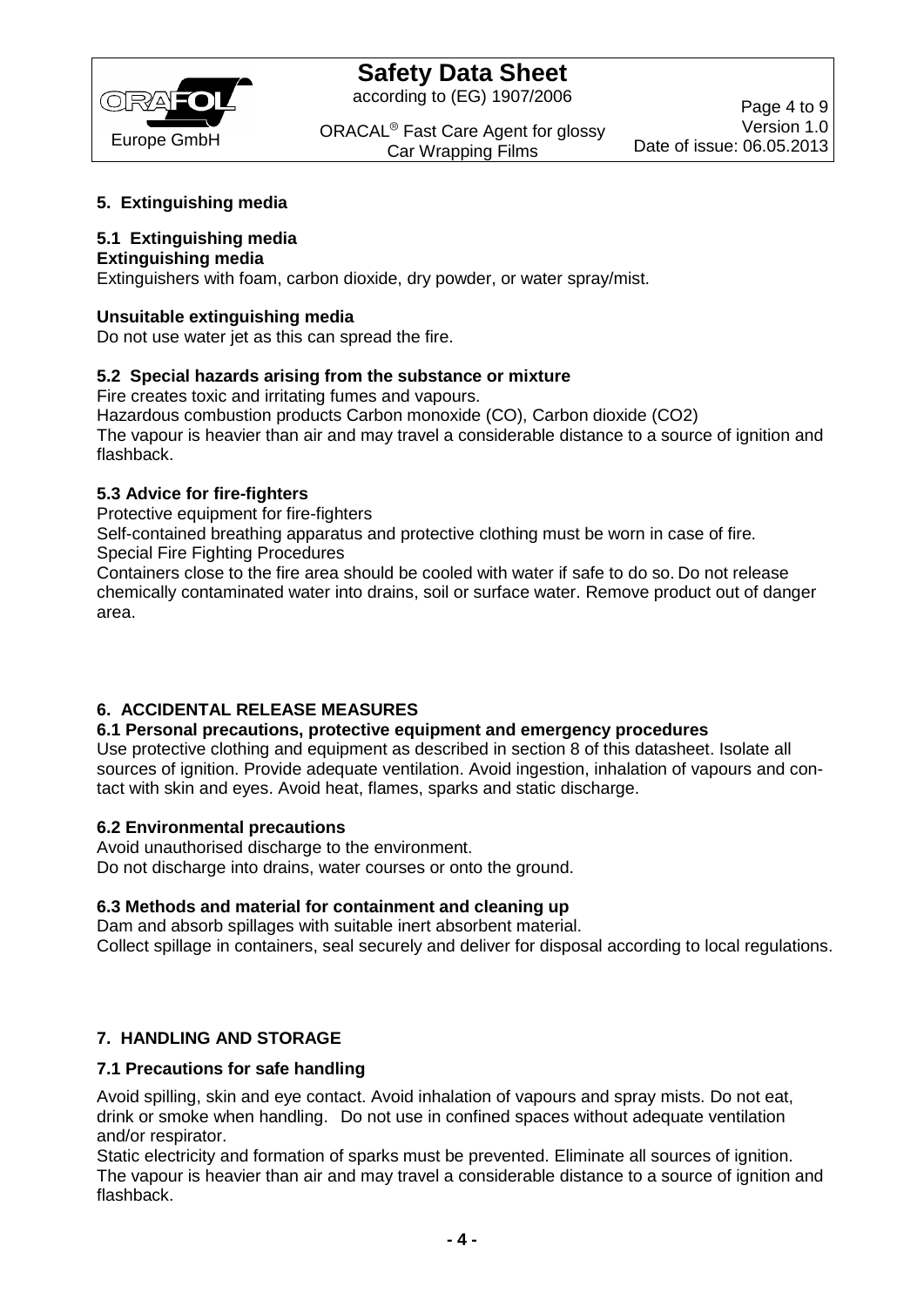

according to (EG) 1907/2006

ORACAL<sup>®</sup> Fast Care Agent for glossy Car Wrapping Films

Page 5 to 9 Version 1.0 Date of issue: 06.05.2013

## **7.2 Conditions for safe storage, including any incompatibilities**

Flammable/combustible - Keep away from heat and flames. Avoid all ignition sources. Store in area with adequate ventilation and sufficient air movement to prevent any build up of vapours. Store away from heat, direct sunlight and moisture. Store away from basic and acids agents. Store at normal room temperature (approximately till 30°C).

## **7.3 Specific end use(s)**

The identified uses for this product are detailed in Section 1.2.

## **8. EXPOSURE CONTROLS/PERSONAL PROTECTION**

## **8.1 Control parameters**

Aliphatic hydrocarbon C9-C15 600 mg/m<sup>3</sup>

### **8.2 Exposure controls**

#### **Occupational exposure controls**

Avoid inhalation of vapours, dust, fume or mist. Avoid eye contact. Use in area with adequate ventilation and sufficient air movement or use Respiratory filter. Wash hands during breaks and at the end of the work. After cleaning use a cream.

## **Personal protective equipment Respiratory protection**

Use an approved respirator if a risk assessment indicates this is necessary. Respiratory filter (gas) : A

### **Hand protection**

Use chemical protection gloves when handling the product. Gloves should conform to EN 374. Penetration time depend on material and thickness of the material. The exact break through time has to be found out by the manufacturer of the Protective gloves and has to be observed. Wear suitable gloves: Polyvinyl chlorid , Nitrile rubber, Polyvinyl alcohol, Viton

### **Eye protection**

Avoid contact with eyes. Use safety glasses.

## **Skin protection**

Skin protection is not necessary.

## **9. PHYSICAL AND CHEMICAL PROPERTIES**

## **9.1 Information on basic physical and chemical properties**

### **Appearance**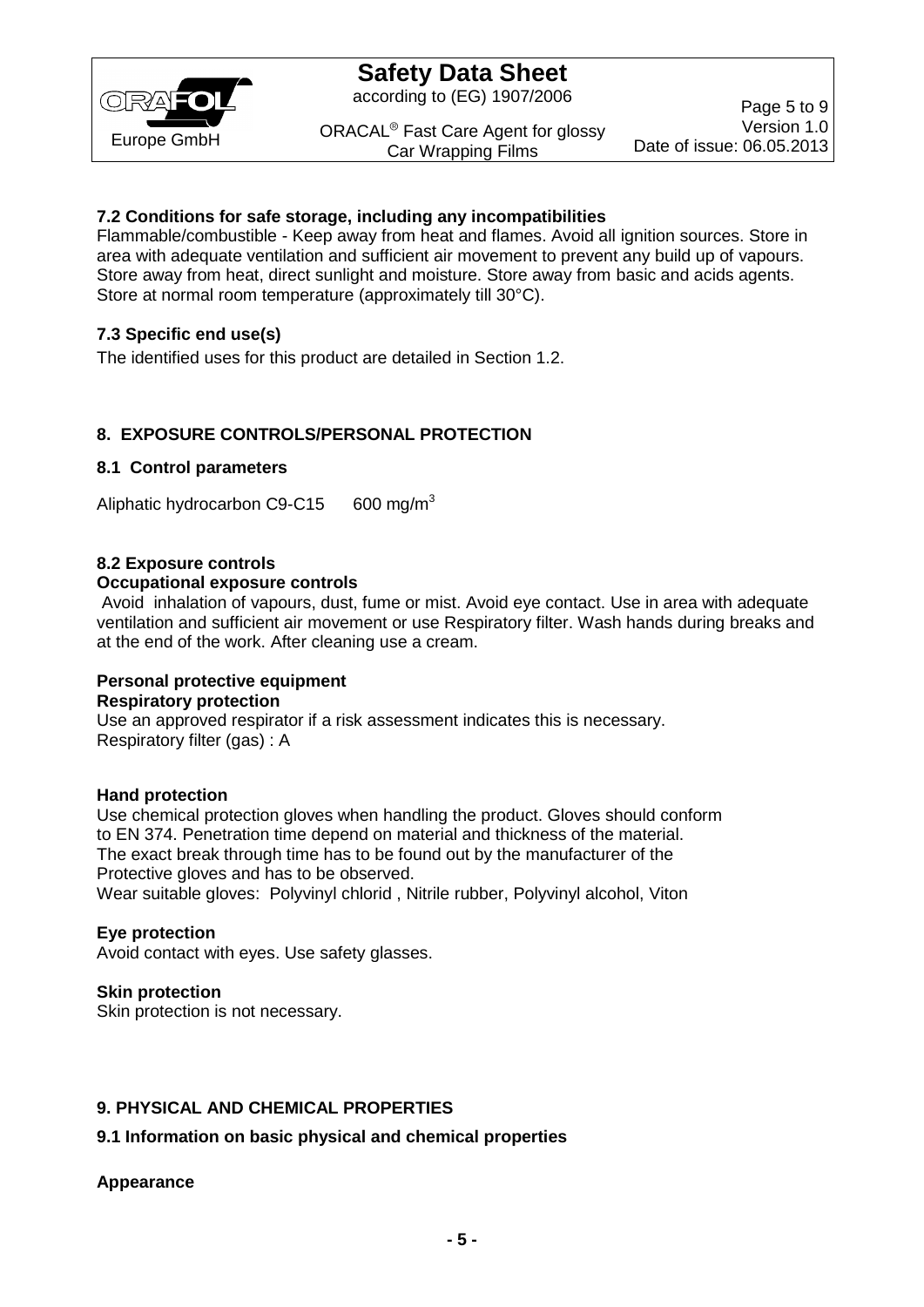

according to (EG) 1907/2006

ORACAL<sup>®</sup> Fast Care Agent for glossy Car Wrapping Films

Page 6 to 9 Version 1.0 Date of issue: 06.05.2013

| Form<br><b>Colour</b><br><b>Odour</b>            |                                                | liquid<br>white<br>typical |
|--------------------------------------------------|------------------------------------------------|----------------------------|
| Safety and environmental information<br>pH value |                                                | 7-8 $(20 °C)$              |
| <b>Boiling point</b>                             |                                                | 100-220 °C                 |
| <b>Melting point</b>                             |                                                | no information available   |
| <b>Freezing point</b>                            |                                                | no information available   |
| <b>Flash point</b>                               |                                                | 63 °C                      |
| Ignition temperature                             |                                                | $>200$ °C                  |
| <b>Explosion limits</b>                          |                                                |                            |
|                                                  | lower explosive limit<br>upper explosive limit | $0.7 \,$ V%<br>7 V%        |
| Vapour pressure                                  |                                                | 1 mbar (20 $°C$ )          |
| <b>Density</b>                                   |                                                | 0,94 $g/cm^3$ (20 °C)      |
| Solubility in water                              |                                                | mixable                    |
| <b>Viscosity</b>                                 |                                                | $<$ 20,5 mPa·s (40 °C)     |
| <b>Vapour density</b>                            |                                                | no information available   |
| <b>Evaporation rate</b>                          |                                                | no information available   |

#### **9.2 Other information**

All available information about the substance has been included in section 9.1.

### **10. STABILITY AND REACTIVITY**

#### **10.4 Conditions to avoid**

During use explosive/ high flammablel vapor/air mixture could accrue.

### **10.5 Incompatible materials**

Strong oxidizing agents.

## **11. TOXICOLOGICAL INFORMATION**

## **11.1 Information on toxicological effects Potential acute health effects Acute toxicity**

|                |      | Naphtha (petroleum), hydrotreated heavy CAS No. 64742-48-9 |              |  |
|----------------|------|------------------------------------------------------------|--------------|--|
| oral           | LD50 | >5000 mg/kg                                                | Spezies rat  |  |
| dermal LD50    |      | >5000 mg/kg                                                | Spezies rab. |  |
| Inhalativ LC50 |      | $>5$ mg/kg                                                 | Spezies rat  |  |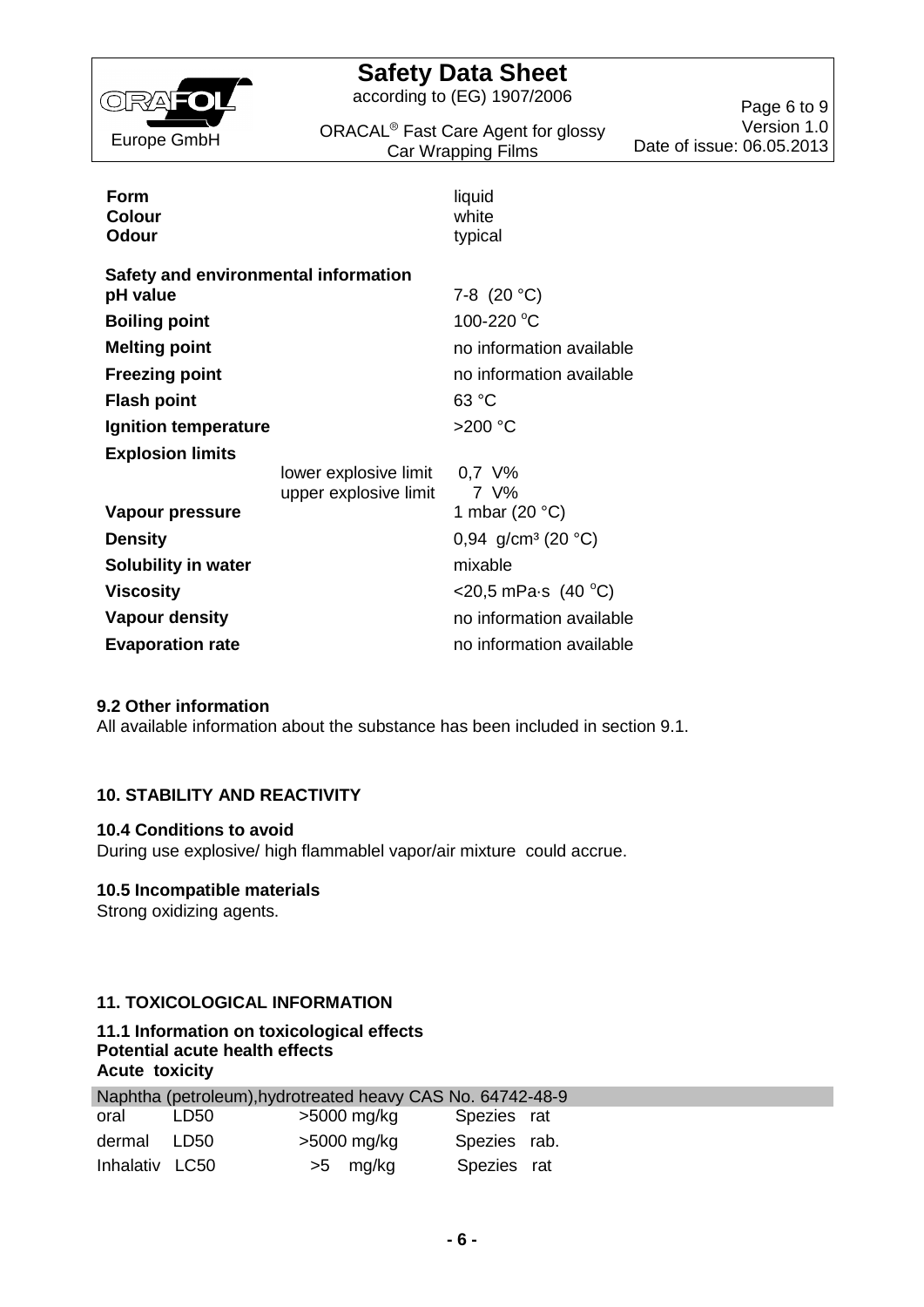

according to (EG) 1907/2006

ORACAL<sup>®</sup> Fast Care Agent for glossy Car Wrapping Films

Page 7 to 9 Version 1.0 Date of issue: 06.05.2013

#### 5-Chlor-2-methyl-2H-isozhiazol-3-on und 2-Methyl-2H-isothiazol-3-on (3:1). / (55965-84-9)

| oral          | ATE | $100$ mg/kg |
|---------------|-----|-------------|
| dermal ATE    |     | 300 mg/kg   |
| Inhalativ ATE |     | 5 $mg/l$    |

## **Eye contact**

Low irritating.

## **Skin contact**

Moderately Irritating to skin, dryness is possible after repeated or prolonged contact.

## **12. ECOLOGICAL INFORMATION**

**12.1 Toxicity**

#### Naphtha (petroleum),hydrotreated heavy CAS No. 64742-48-9

| $\frac{1}{2}$ in the pottor of $\frac{1}{2}$ is the categories of $\frac{1}{2}$ in the set of $\frac{1}{2}$ |                                                                  |  |
|-------------------------------------------------------------------------------------------------------------|------------------------------------------------------------------|--|
| <b>Acute Toxicity - Fish</b>                                                                                | $LC50: >1000$ mg/l (96h) Species: Oncorhynchus mykiss            |  |
| <b>Acute Toxicity - Microorganisms</b>                                                                      | ERC50: >1000 mg/l (72h) Spezies: Pseudokirchneriella subcapitata |  |
| <b>Acute Toxicity – Aquatic Invertebrates</b>                                                               | EC50 >1000 mg/l (48h) Spezies: Daphnia magna                     |  |

## **12.2 Persistence and degradability**

Abiotic degradation in air.

### **12.3 Bio accumulative potential**

There are no data available on the preparation itself.

## **13. DISPOSAL CONSIDERATIONS**

## **13.1 Waste treatment methods**

## **Product**

Dispose of or incinerate in accordance with corresponding regulations.

Code of waste pursuant to European Council Directive on waste: **140603** WASTE ORGANIC SOLVENTS, REFRIGERANTS AND PROPELLANTS (except 07 and 08) other solvents and solvent mixtures.

### **Uncleaned packagings:**

Code of waste pursuant to European Council Directive on waste: **150102** packaging (including separately collected municipal packaging, plasticpac kaging.

### **Disposal of uncleand packagings and recommend cleaning agent**

Water with tenside . After discharging and cleaning uncleand packagings could use again.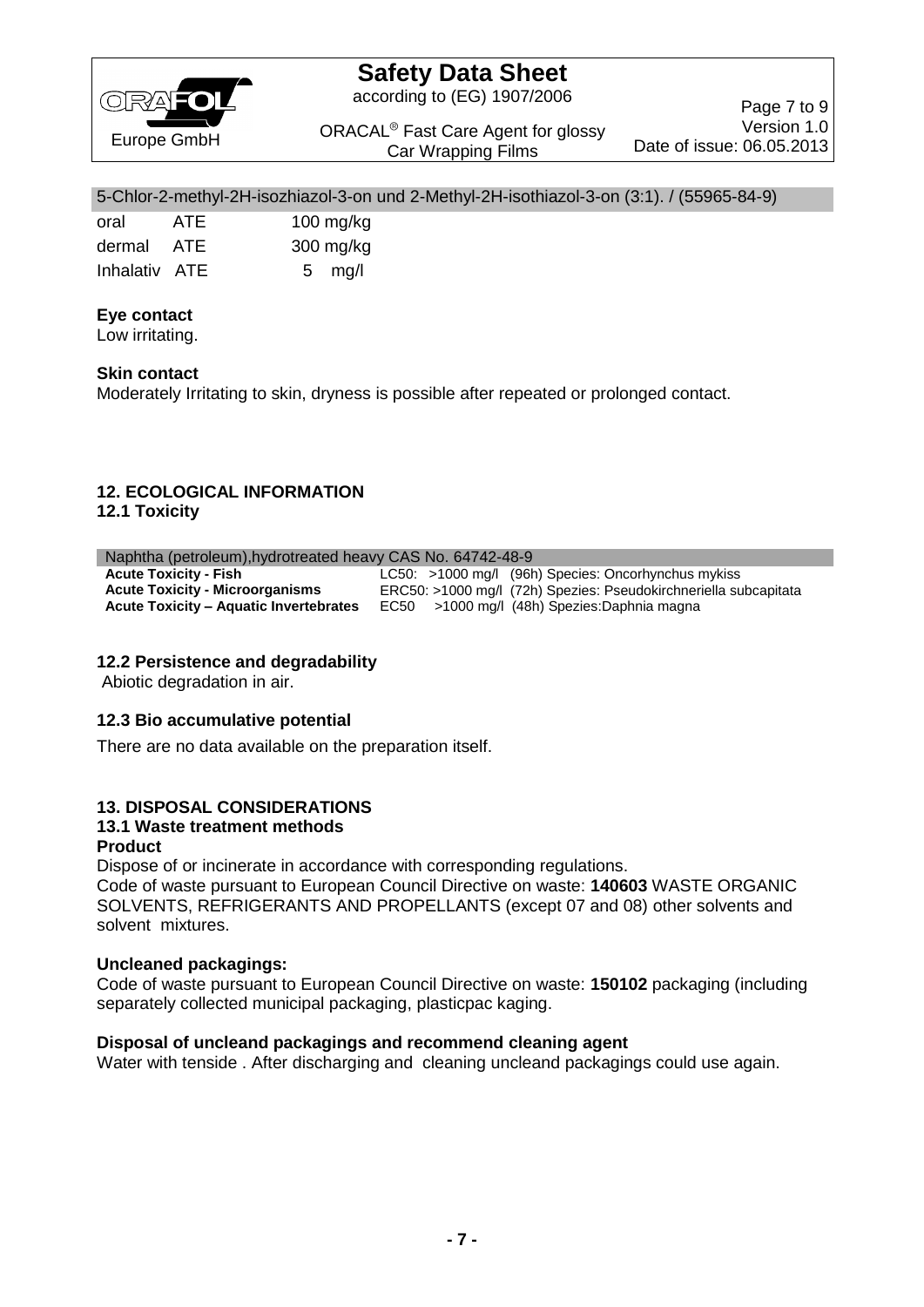

according to (EG) 1907/2006

ORACAL<sup>®</sup> Fast Care Agent for glossy Car Wrapping Films

## **14. TRANSPORT INFORMATION**

**14.1. UN number**

| 14.2. UN proper shipping name<br><b>ADR/RID/ADN</b> | not classified as a dangerous product in respect to<br>transportation regulations. |
|-----------------------------------------------------|------------------------------------------------------------------------------------|
| 14.2. UN proper shipping name<br><b>IMDG</b>        | not classified as a dangerous product in respect to<br>transportation regulations. |
| 14.2. UN proper shipping name<br><b>ICAO</b>        | not classified as a dangerous product in respect to<br>transportation regulations. |

## **15. REGULATORY INFORMATION**

### **15.1 Safety, health and environmental regulations/legislation specific for the substance or mixture**

National and local regulations must be observed.

### **Labelling in accordance with EC directives**

The product is classified and labeled in accordance with EC directives / Ordinance on Hazardous Materials (GefStoffV)

Information to VOC-Directive: Volatile organic compound (VOC) in weight : 30%

### **National regulations (Germany)**

Water Hazard Class: WGK 1 slightly hazardous for water (according VwVwS)

## **15.2 Chemical Safety Assessment**

No information available.

## **16. OTHER INFORMATION**

General information

This datasheet is not intended to be a replacement for a full risk assessment; these should always be carried out by competent persons.